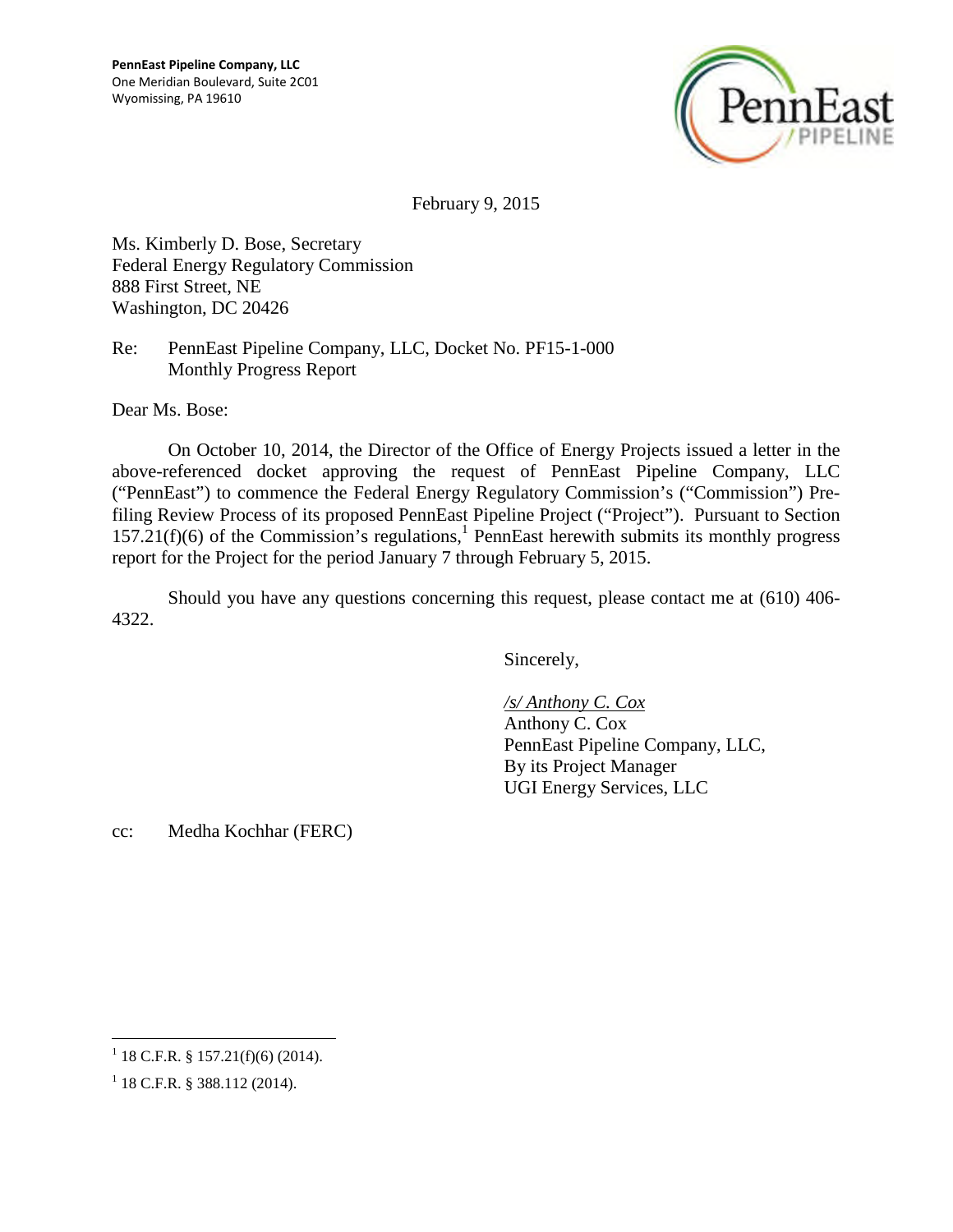#### **Introduction**

By letter order dated October 10, 2014, PennEast Pipeline Company, LLC ("PennEast") was granted approval by the Federal Energy Regulatory Commission ("FERC" or the "Commission") to utilize the Commission's Pre-Filing Review Process for the proposed PennEast Pipeline Project ("Project"). The Project is designed to bring lower cost natural gas produced in the Marcellus Shale region in eastern Pennsylvania to homes and businesses in Pennsylvania and New Jersey. The Project facilities include a 36-inch diameter, 108-mile pipeline, extending from Luzerne County, Pennsylvania, to Mercer County, New Jersey, a 2.1 mile 24-inch lateral (Hellertown Lateral), and a 1.3 mile 36-inch lateral (Lambertville Lateral). The Project has a target in-service date of November 1, 2017. The Project has been assigned Docket No. PF15-1-000.

This Monthly Progress Report provides a brief summary of significant Project activities or changes in Project information that have occurred during the period beginning January 7 through February 5, 2015.

#### **Field Surveys**

- Approximately 60 miles of the 114 miles of the mainline and laterals are available for survey activities.
- Approximately 44 miles of biological survey have been completed.
- Approximately 37 miles of cultural resources have been surveyed.

#### **Alignment Drawings**

- An updated set of USGS topographic maps were filed with the Commission and copies, including shapefiles, were provided to TetraTech and USGS topographic maps were filed with FERC on January 16, 2015. The updated set of maps and shapefiles reflect the Project's new, preferred alternative route based on input from stakeholders, as reflected in the January 15, 2015 filing ("New Preferred Alternative").
- A draft set of alignment drawings for the new Preferred Alternative route are being drafted and are expected to be completed by mid-February.

#### **Resource Reports**

 Draft Environmental Resource Reports 1 (Project Description) and 10 (Alternatives) were filed on November 10, 2014 in accordance with Pre-filing Procedures, 18 C.F.R. § 157.21(f)(5), and were recently refiled on January 27, 2015 at FERC Staff's request to remove certain sensitive cultural resources information from draft Resource Report 10.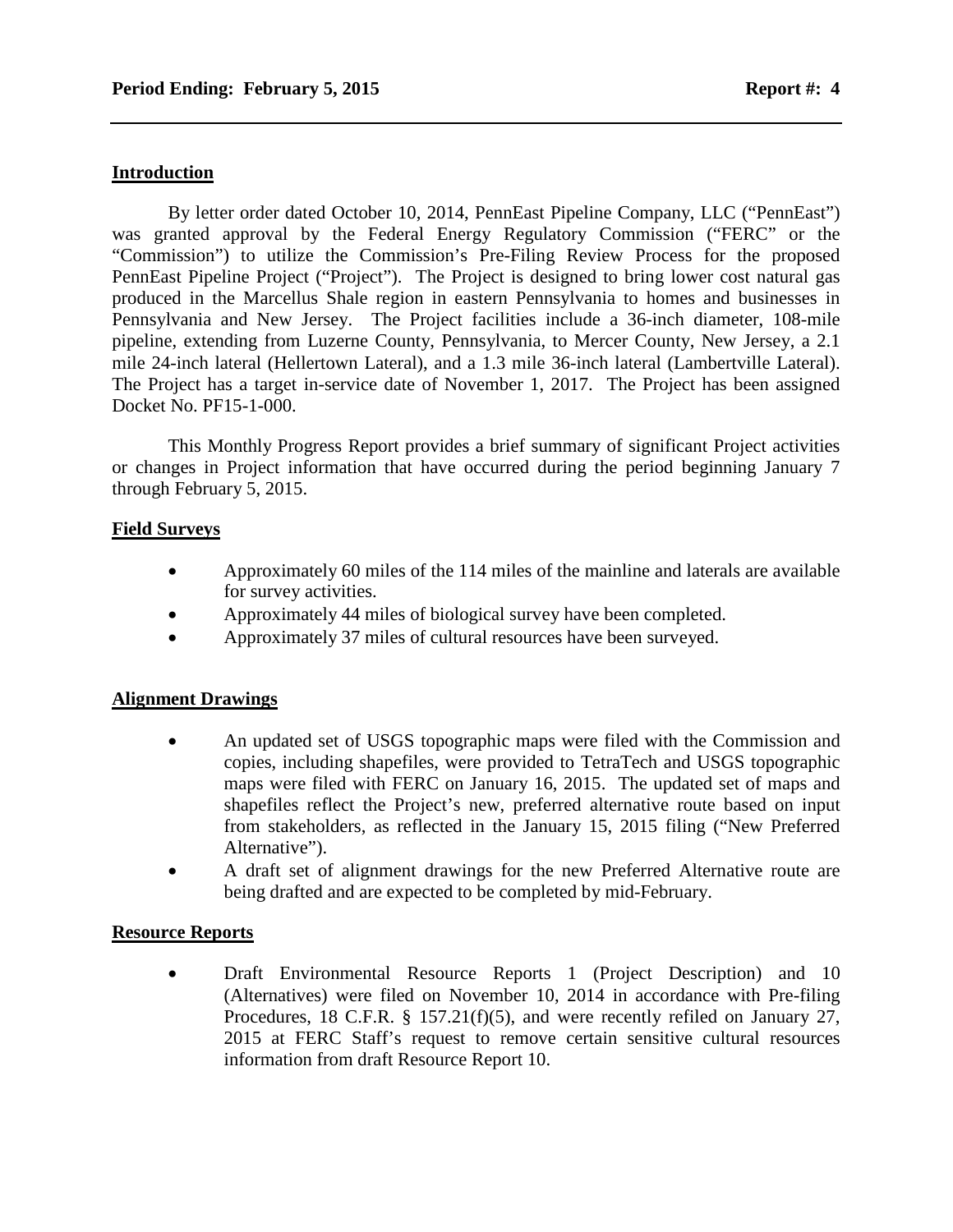- Draft Environmental Resource Reports 2-9 and 11 are currently under development with filing planned for 60 days following the scoping period, which is estimated to be April 2015.
- PennEast has received FERC Staff's comments on Resource Reports 1 and 10 and will address the comments in PennEast's revised Resource Reports 1 and 10 to be filed 60 days following the scoping period.
- Agency contacts were provided with draft Resource Reports 1 and 10. An updated list with Project contact information was provided to FERC Staff on January 6, 2015 and is attached hereto as Table 1.

# **Agency Contacts**

- PennEast sent initial consultation letters to federal and state agencies on August 12, 2014. On October 24, 2014, PennEast followed up with several agencies informing them of the FERC Pre-Filing Review Process, inviting them to Open Houses and giving them updates on the route alignment. On January 14, 2015, updated shapefiles and project information regarding the New Preferred Alternative route were sent to all corresponding agencies.
- The following table summarizes Environmental Meetings and Conference Calls held during the month of January:

| Date       | <b>Meeting/Conference Call</b>        |
|------------|---------------------------------------|
| January 6  | West Amwell Township, other municipal |
|            | officials in attendance               |
| January 7  | Mercer County and Hopewell Township   |
| January 8  | Owner's Engineer                      |
| January 15 | New Jersey Highlands Council          |
| January 15 | Hunterdon County Freeholder Director  |
| January 21 | Delaware River Basin Commission       |

# **Routing/Scope Update**

Routing update since the October 7, 2014 Pre-Filing request:

- PennEast is continuing to review potential reroutes based on information received during the Informational Meetings held in December 2014 and January 2015, input from landowners and concerned citizens, and as a result of information obtained during the ongoing civil and environmental field surveys.
- PennEast's New Preferred Alternative route was developed based on comments from various stakeholders. PennEast is continuing to meet with municipality/township officials along the New Preferred Alternative route, which increases the percent of co-location.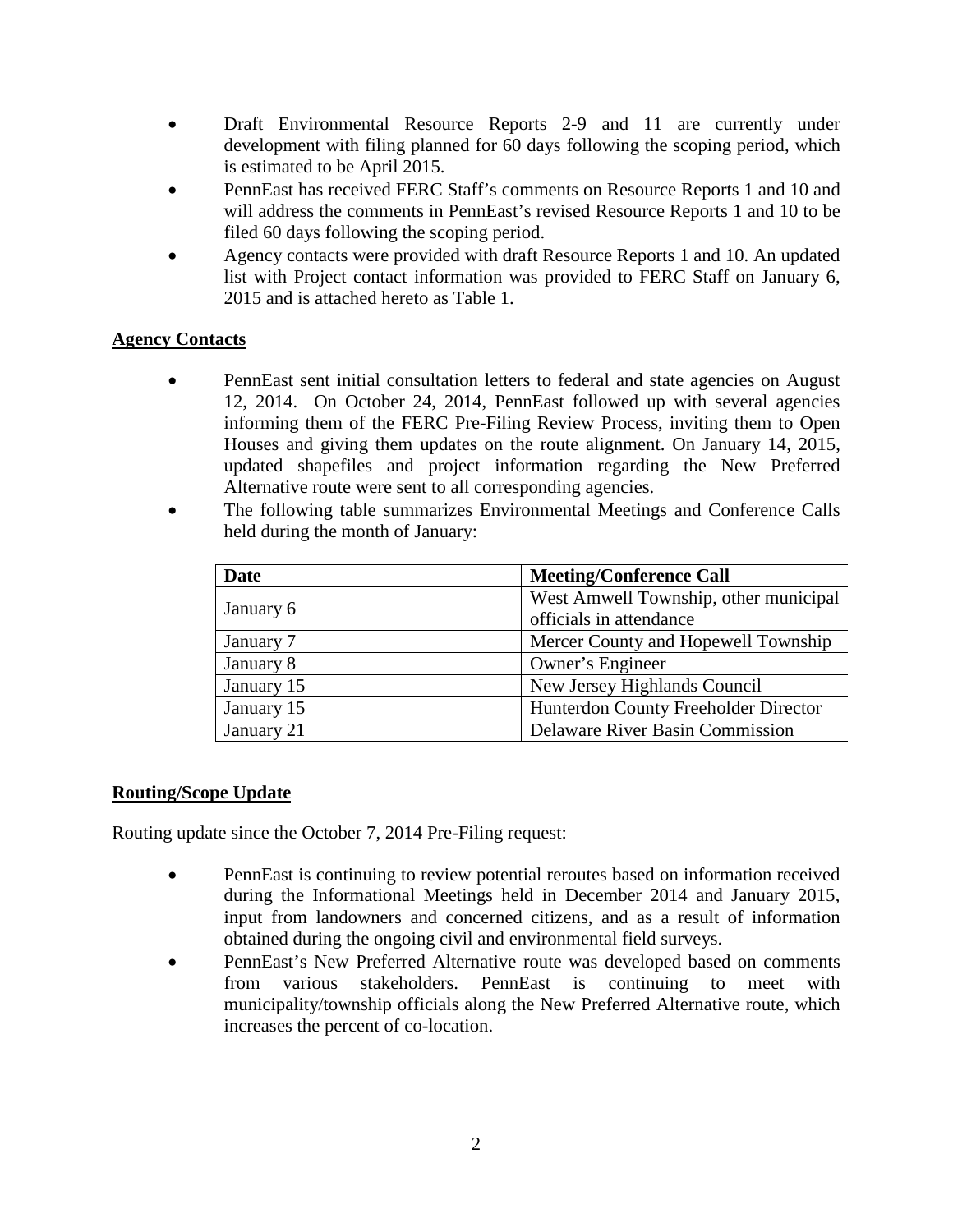### **Stakeholder Activities:**

### *New Stakeholders Identified*

New stakeholders have been identified because of changes to the scope and route listed above. These new stakeholders have received Certified Letters notifying them about route changes. The latest Landowner List was filed with the FERC on January 15, 2015.

### *Open Houses*

- Four formal Open House Meetings were held in November 2014. Open House announcements were mailed to all stakeholders, including each affected landowner, government officials, federal and state agencies and environmental non-governmental organizations, and ads with the Open House information were placed in local newspapers.
- The four Open Houses were well attended by affected landowners as well as concerned citizens. PennEast is continuing to respond to questions and concerns raised by the attendees at the Open Houses.
- Two informational meetings for New Jersey landowners along the New Preferred Alternative route were held in Pennington, New Jersey, on January 22, 2015. A project overview presentation was given by the PennEast team and project specialists, including ROW agents, were available to answer questions.

### *Summary of Significant Issues or Concerns from Comments received to date*

- Comments received to date have been focused on pipeline safety, impact to property values, environmental impacts, including emissions, wetland/waterbodies, endangered species, and groundwater impacts, and general opposition to the project. PennEast will respond, as appropriate, to these and other comments raised. PennEast is tracking these comments incorporating them into plans where appropriate.
- PennEast has recently received a number of comments that it is in the process of addressing, including comments from the Historic District of Mt. Airy (National Register of Historic Places #89001943), the Delaware Township Wellhead Protection Area, the Borough of Riegelsville Wellhead Protection Area, Rosemont Ridge Agricultural District (MP 93), Cooks Creek Watershed Association, Luzerne County Flood Protection Authority, and the Eastern Pennsylvania Coalition for Abandoned Mine Reclamation, among others.
- Watershed, wellhead, and flood protection areas are being carefully noted and mapped, and engineering studies are ongoing to determine water-crossing methods to protect water quality and aquatic resources. Other concerns are being addressed through route alternatives or ongoing studies. For example the New Preferred Alternative route avoids the area of concern raised by the Historic District of Mt. Airy, and environmental studies are ongoing to document the location of abandoned coal mines and associated air shafts to address the concerns raised by the Eastern Pennsylvania Coalition for Abandoned Mine Reclamation.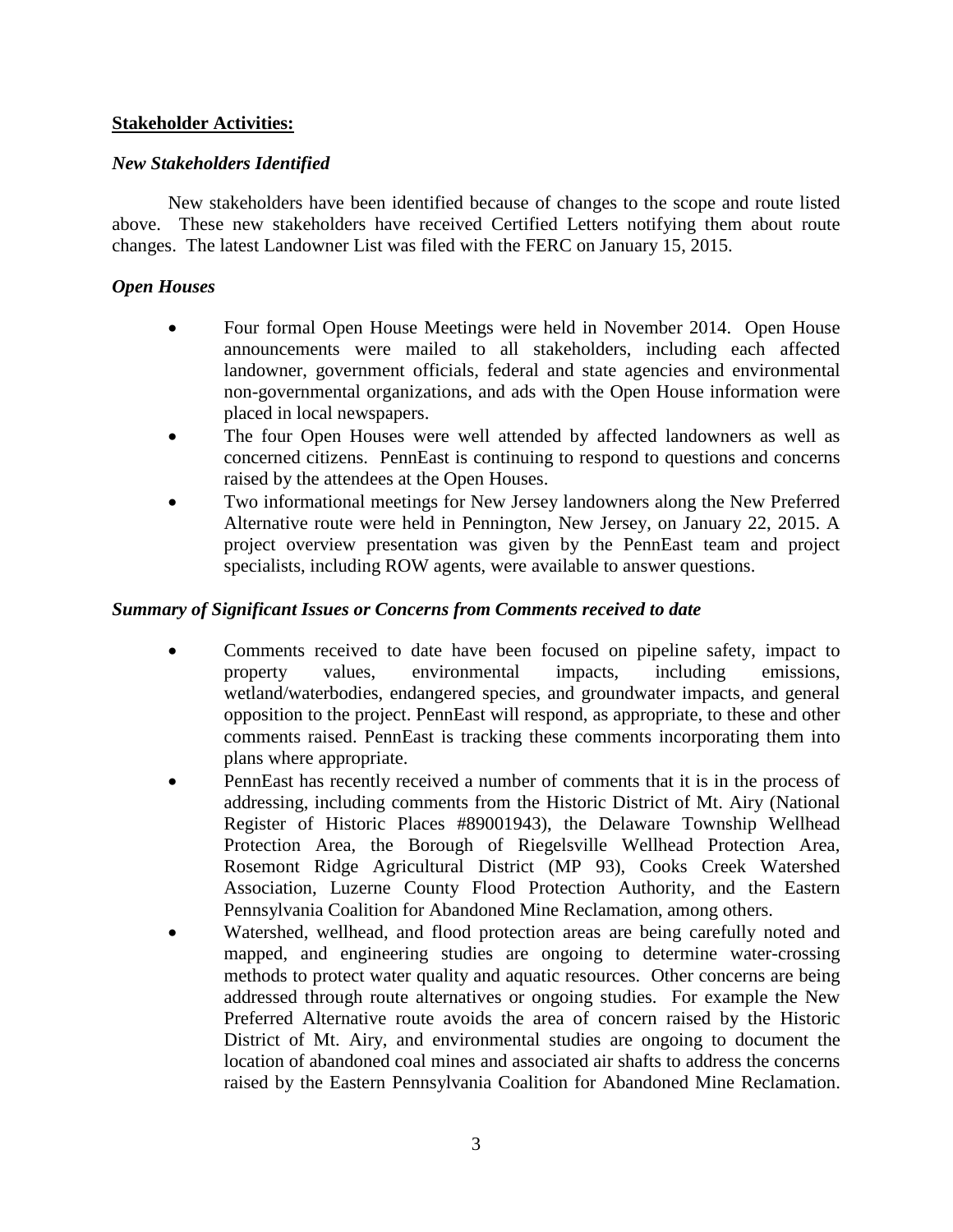PennEast's revised Resource Reports will document PennEast's studies and measures taken or proposed to address these comments.

### *Other Pre-Filing Meetings/Activities*

 The biweekly teleconference meetings with FERC Staff for the PennEast Project began on October 16, 2014. The next call is scheduled for February 18, 2015.

# **Project Filings and Schedule Update**

# *Project Filings*

| Date             | <b>Provided by</b> | <b>Content</b>                                |  |
|------------------|--------------------|-----------------------------------------------|--|
| January 9, 2015  | PennEast           | <b>Monthly Progress Report</b>                |  |
| January 15, 2015 | PennEast           | <b>Updated Landowner List</b>                 |  |
| January 16, 2015 | PennEast           | Updated Project Maps to Reflect New           |  |
|                  |                    | Preferred Alternative route                   |  |
| January 23, 2015 | PennEast           | Response to Comments filed by Ms. Alice       |  |
|                  |                    | Orrichio                                      |  |
| January 27, 2015 | PennEast           | Refiled Resource Report 10 to reflect removal |  |
|                  |                    | of sensitive cultural resource information    |  |

#### *Schedule Update*

• There are no changes to the Project schedule.

# **Next Monthly Report**

• The next progress report will cover the period beginning February 7 through March 7, 2015.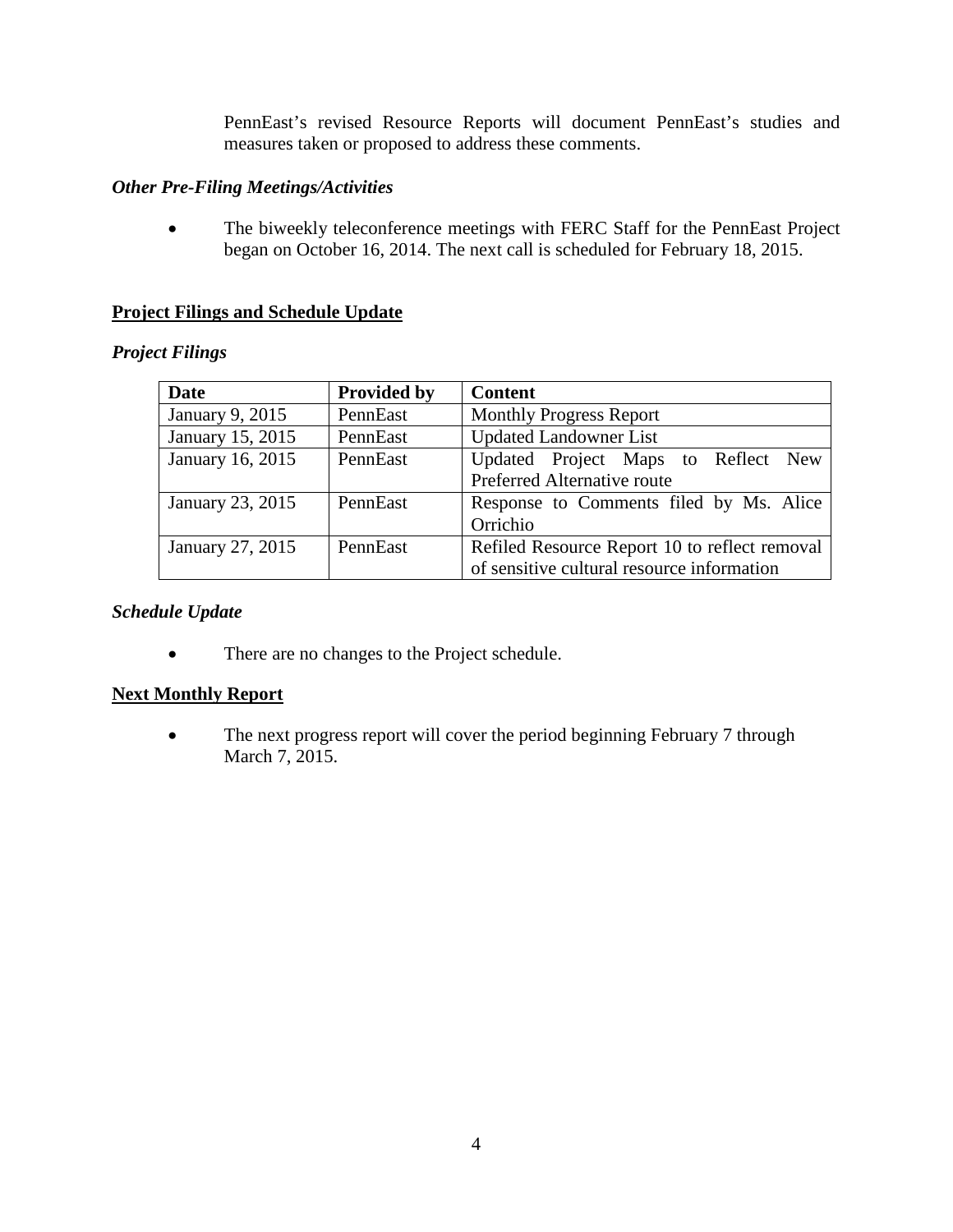|                                                                                                                                         | <b>Contact Information</b>                                                                                                                                                                                                                     | <b>Contact Status</b>                                                                                                                                                                                                  |
|-----------------------------------------------------------------------------------------------------------------------------------------|------------------------------------------------------------------------------------------------------------------------------------------------------------------------------------------------------------------------------------------------|------------------------------------------------------------------------------------------------------------------------------------------------------------------------------------------------------------------------|
| <b>Agency</b><br><b>FEDERAL</b>                                                                                                         |                                                                                                                                                                                                                                                |                                                                                                                                                                                                                        |
| U.S. Fish and Wildlife Service<br>- PA Field Office                                                                                     | U.S. Fish and Wildlife Service<br>Pennsylvania Field Office<br>315 South Allen Street, Suite 322<br>State College, PA 16801<br>Project POC: Kayla Easler<br>Phone: 814-234-4090<br>email: kayla_easler@fws.gov                                 | Initial Consultation letter sent<br>8/12/2014. Initial coordination<br>meeting held 10/29/14.<br>Updated route materials sent<br>1/14/15. USFWS Project No.<br>20141013.                                               |
| U.S. Fish and Wildlife Service<br>- NJ Field Office                                                                                     | U.S. Fish and Wildlife Service<br>New Jersey Field Office<br>927 N. Main Street, Building D<br>Pleasantville, NJ 08232<br>Project POC: Jeremy Markuson<br>Phone: 609-646-9310<br>email: jeremy_markuson@fws.gov                                | Initial consultation letter sent<br>8/12/2014. Consultation<br>discussions held with Project<br>POC. Specific TE species data<br>shared and being evaluated.<br>Updated route materials sent<br>1/14/15.               |
| U.S Department of Commerce<br>National Oceanic and<br>Atmospheric Administration<br><b>National Marines Fisheries</b><br>Service (NMFS) | <b>National Marine Fisheries Service</b><br>55 Great Republic Drive<br>Gloucester, MA 01931<br>Reviewing Biologist: Karen Greene<br>Phone: 978-281-9200<br>email: karen.greene@noaa.gov                                                        | Initial Consultation letter sent<br>8/12/2014. Official response<br>received 9/18/2014 stating no<br>TE species under NMFS<br>jurisdiction known to occur in<br>project area. Updated route<br>materials sent 1/14/15. |
| U.S. Army Corps of Engineers<br>- Baltimore District                                                                                    | U.S. Army Corps of Engineers<br><b>Regulatory Branch</b><br>1631 South Atherton Street, Suite 101<br>State College, PA 16801<br>Phone: 814-235-0572                                                                                            | Initial Consultation letter sent<br>8/12/2014. Baltimore District<br>working through Philadelphia<br>District.                                                                                                         |
| U.S. Army Corps of Engineers<br>- Philadelphia District                                                                                 | U.S. Army Corps of Engineers<br><b>Regulatory Branch</b><br>100 Penn Square East<br><b>Wanamaker Building</b><br>Philadelphia, PA 19107<br>Project POC: Glenn Weitknecht<br>Phone: 215-656-6725<br>email:<br>Glenn.R.Weitknecht@usace.army.mil | Initial Consultation letter sent<br>8/12/2014. Coordination<br>meetings held 10/30/14 and<br>12/2/14. Updated route<br>materials sent 1/14/15.                                                                         |
| U.S. Army Corps of Engineers<br>- New York District                                                                                     | U.S. Army Corps of Engineers<br>Regulatory Branch<br>26 Federal Plaza, Room 1937<br>New York, NY 10278<br>Phone: 917-790-8511                                                                                                                  | Initial Consultation letter sent<br>8/12/2014. New York District<br>working through Philadelphia<br>District.                                                                                                          |

# **Table 1: Environmental Agency Contacts**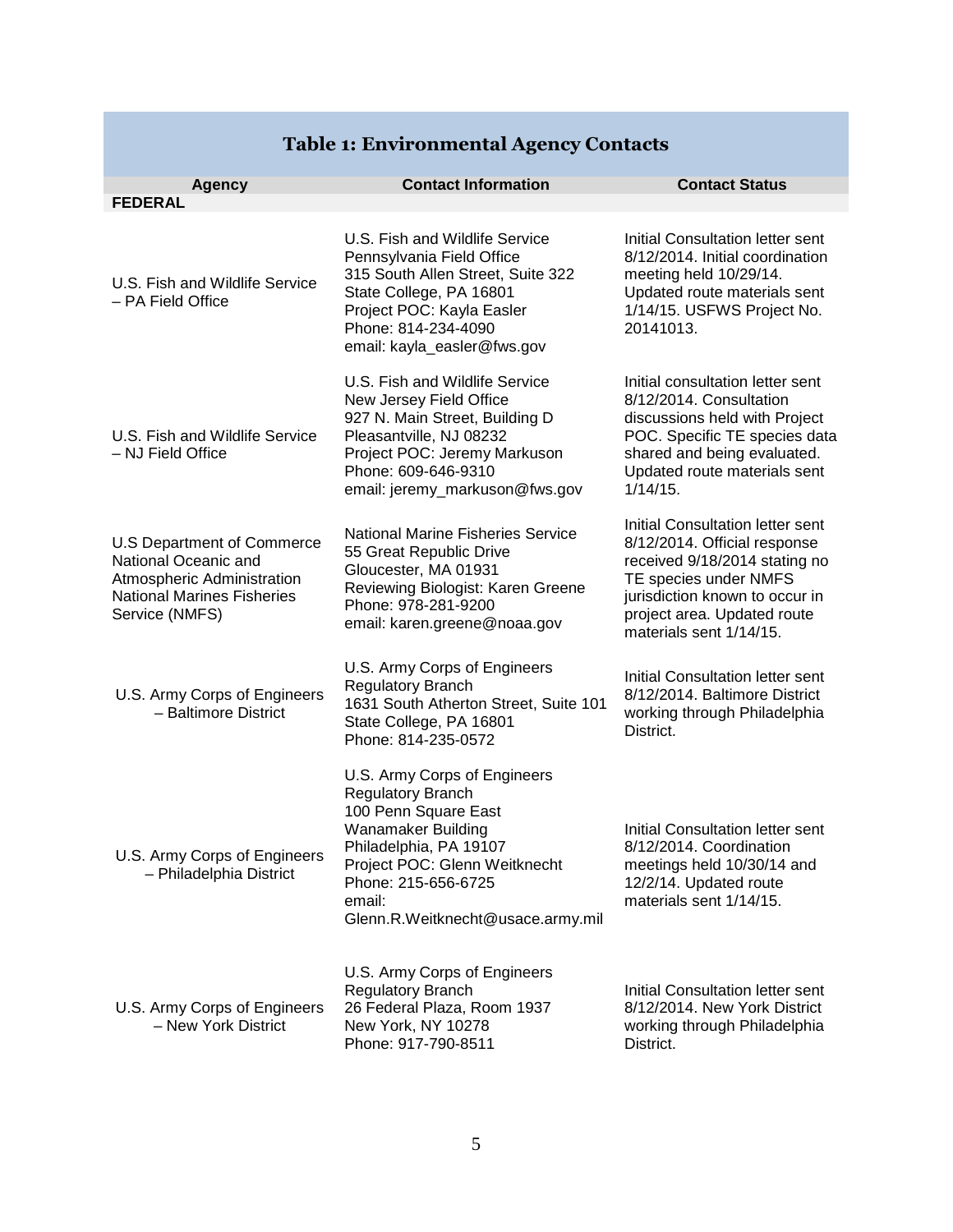#### **Agency Contact Information Contact Status** National Park Service National Park Service U.S. Custom House 200 Chestnut Street, Fifth Floor Philadelphia, PA 19103 Project POC: Julie Bell Phone: 215-597-6473 email: julie\_bell@nps.gov Initial Consultation letter sent 8/12/2014. Introductory meeting with National Wild and Scenic Rivers PA Board held on 10/1/2014. Updated route materials sent 1/14/15. U.S. Environmental Protection Agency Region 2 290 Broadway New York, New York 10007-1866 Project POC: Stephanie Lamster and Lingaard Knutsen Phone: 877-251-4575 email: Knutson.Lingard@epa.gov Initial Consultation letter sent 12/3/14. Updated route materials sent 1/14/15. U.S. Environmental Protection Agency Region 3 1650 Arch Street Philadelphia, PA 19103 Project POC: Bonnie Lomax Phone: 215-8145542 email: Lomax.bonnie@epa.gov Initial Consultation letter sent 12/3/14. Updated route materials sent 1/14/15. **PENNSYLVANIA** PADEP (Northeast Regional Office) DEP Northeast Regional Office 2 Public Square Wilkes Barre, PA 18701 Project POC: Joseph J. Buczynski Phone: 570-826-2511 email: jbuczynski@pa.gov Initial Consultation letter sent 8/12/2014. Coordination meeting held 11/19/14. Updated route materials sent 1/14/15. PADEP (Southeast Regional Office) DEP Southeast Regional Office 2 E. Main Street Norristown, PA 19401 Project POC: Domenic Rocco Phone: 484-250-5900 email: drocco@pa.gov Initial Consultation letter sent 8/12/2014. Coordination meeting held 11/19/14. Updated route materials sent 1/14/15. PA Game Commission (PAGC) Pennsylvania Game Commission 2001 Elmerton Avenue Harrisburg, PA 17110 Project POC: John Taucher Phone: 717-787-4250 email: jotaucher@pa.gov Initial Consultation letter sent 8/12/2014. Specific TE species data shared and being evaluated. Consultation meeting held 9/25/2014. Negotiating Special Use Permit for PGC land survey access. Updated route materials sent

1/14/15.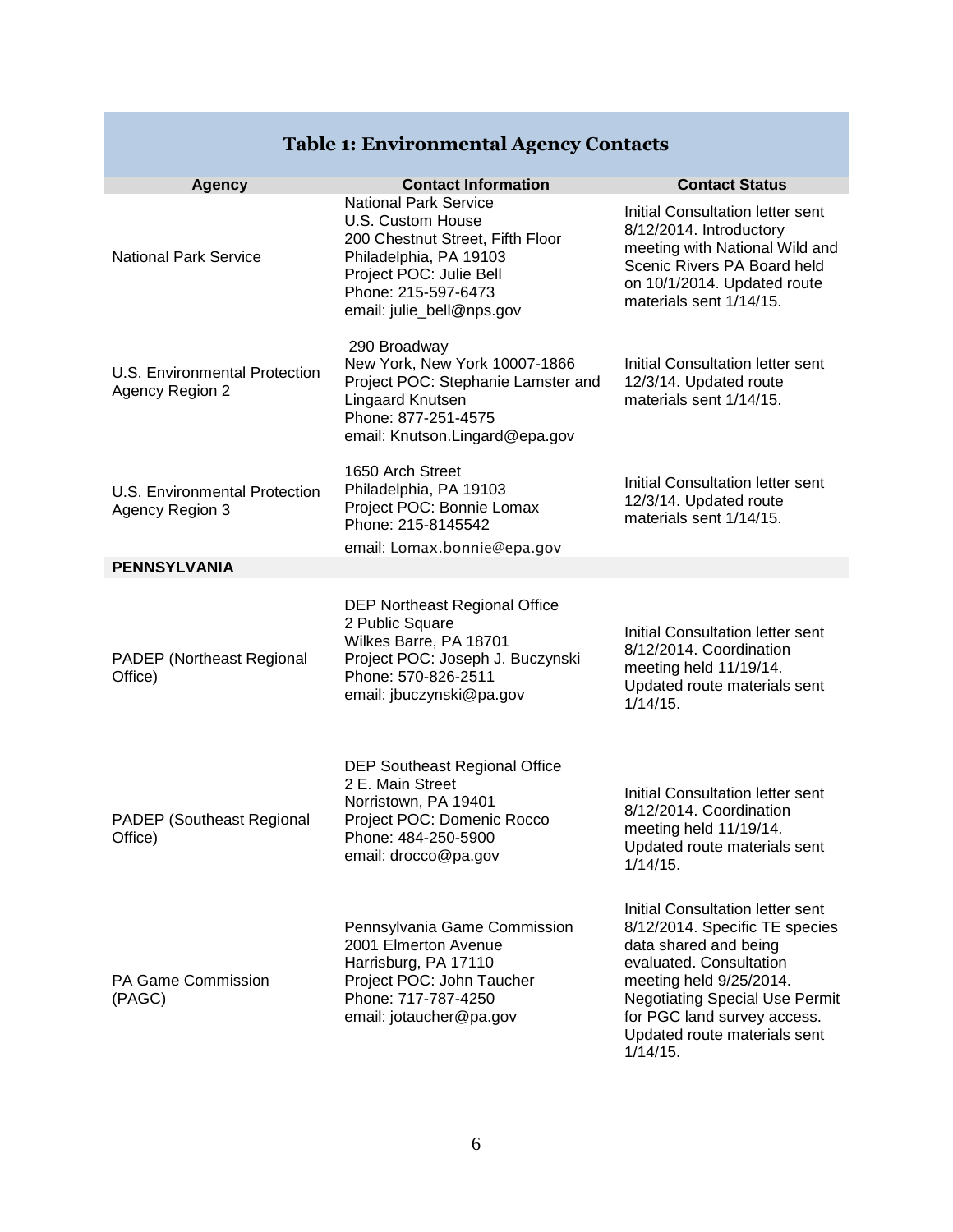# **Table 1: Environmental Agency Contacts**

| <b>Agency</b>                                                                           | <b>Contact Information</b>                                                                                                                                                                                                                             | <b>Contact Status</b>                                                                                                                                                                                                                                                         |
|-----------------------------------------------------------------------------------------|--------------------------------------------------------------------------------------------------------------------------------------------------------------------------------------------------------------------------------------------------------|-------------------------------------------------------------------------------------------------------------------------------------------------------------------------------------------------------------------------------------------------------------------------------|
| PA Fish and Boat Commission<br>(PAFBC)                                                  | PA Fish and Boat Commission<br>450 Robinson Land<br>Bellefonte, PA 16823<br>Project POC: Greg Lech<br>Phone: 570-477-3985<br>email: glech@pa.gov                                                                                                       | <b>Initial Consultation letter sent</b><br>8/12/2014. Received Species<br>Impact Review 9/8/2014.<br>Coordination meetings held<br>11/4/14 and 11/24/14. Updated<br>route materials sent 1/14/15.                                                                             |
| PA Department of<br><b>Conservation and Natural</b><br>Resources (PADCNR)               | Department of Conservation and<br><b>Natural Resources</b><br>Bureau of Forestry, Ecological<br>Services Section<br>400 Market Street, PO Box 8552<br>Harrisburg, PA 17105<br>Project POC: David Mong<br>Phone: 717-783-7947<br>email: damong@pa.gov   | Initial Consultation letter sent<br>8/12/2014. Specific TE species<br>data shared and being<br>evaluated. Coordination<br>meetings held 11/4/14 and<br>11/24/14. ROW application for<br>survey access submitted and<br>under review. Updated route<br>materials sent 1/14/15. |
| Pennsylvania Historical and<br><b>Museum Commission</b><br>(PAHMC)<br><b>NEW JERSEY</b> | Pennsylvania Historical and Museum<br>Commission<br><b>State Museum Building</b><br>300 North Street<br>Harrisburg, PA 17120<br>Phone: 717-787-3362<br>Project POC: Mark Shaffer<br>email: mshaffer@pa.gov                                             | Initial Consultation letter sent<br>8/12/2014. Consultations<br>ongoing. Updated route<br>materials sent 1/14/15.                                                                                                                                                             |
|                                                                                         | State of New Jersey                                                                                                                                                                                                                                    |                                                                                                                                                                                                                                                                               |
| <b>NJDEP</b>                                                                            | Department of Environmental<br>Protection<br>P.O. Box 402<br>Trenton, NJ 08625<br>Project POC: Ruth Foster<br>Phone: 609-292-3600<br>email: Ruth.Foster@dep.nj.gov                                                                                     | Initial Consultation letter sent<br>8/12/2014. Initial coordination<br>meeting held 9/23/2014.<br>Interagency coordination<br>meeting held 12/2/14. Updated<br>route materials sent 1/14/15.                                                                                  |
| NJ State Historic Preservation<br>Office (NJSHPO)                                       | State of New Jersey<br>Department of Environmental<br>Protection<br><b>Historic Preservation Office</b><br>P.O. Box 402<br>Trenton, NJ 08625<br>Project POC: Jesse West-Rosenthal<br>Phone: 609-984-0176<br>email: jesse.west-<br>rosenthal@dep.nj.gov | Initial Consultation letter sent<br>8/19/2014. Initial consultation<br>meeting held 9/16/2014. Initial<br>coordination meeting held<br>9/23/2014. Interagency<br>coordination meeting held<br>12/2/14. Updated route<br>materials sent 1/14/15.                               |